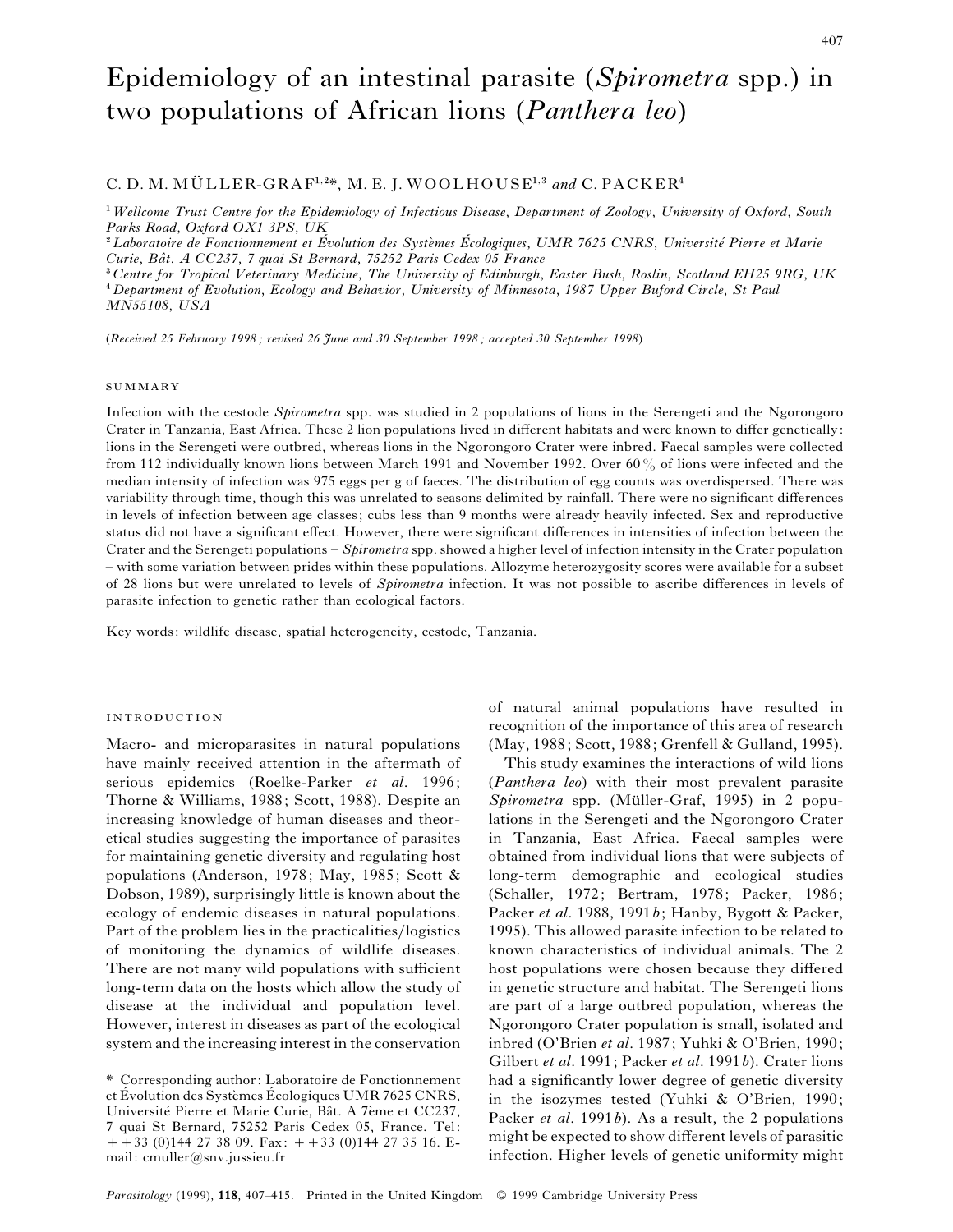## *C*. *D*. *M*. *Mu*X*ller*-*Graf and others* 408

reduce resistance to parasites (May, 1988; O'Brien & Evermann, 1988), thus a comparison of the 2 lion populations might indicate whether these inbred lions are more susceptible to *Spirometra* spp. However, levels of infection of the 2 populations may also differ because of the ecological differences between the habitats, including differences in prey availability (Packer *et al*. 1988; Hanby *et al*. 1995). Allozyme data from individual lions in the Crater and the Serengeti were used to examine whether differences in infection were linked to genotype. Variation in parasite burden may, however, also be influenced by several other factors, which were also investigated. Samples were collected over 5 seasons, and parasite dynamics may change according to season (Dogiel, 1964; Cheng, 1986; Esch, Bush & Aho, 1990), especially as seasons are related to the movement of prey, which are the intermediate hosts for several lion parasites including *Spirometra* spp. Infection can vary with host age because of different exposure, innate or acquired immunity (Bundy, 1988*a*; Anderson & May, 1991). Host sex may influence intestinal parasite burden (Bundy, 1988*b*); furthermore, female reproductive status can alter susceptibility to infection with pregnant or lactating females likely to exhibit higher parasite egg output (Jackson, Angus & Williams, 1988; Behnke, 1990). Differences in host group size may account for variations in infection depending on the type of parasite involved (Freeland, 1976; Møller, Allander & Dufva, 1993; Coté & Poulin, 1995).

## MATERIALS AND METHODS

## *Study area*

The study deals with the *Spirometra* infection of 2 lion populations located in a  $2000 \text{ km}^2$  area in the Serengeti National Park (coordinates of Seronera, the research station in the centre of the Serengeti,  $34^{\circ}$  50' E, 02° 30' S) and the 250 km<sup>2</sup> floor of the nearby Ngorongoro Crater  $(35^{\circ} 35' E, 03^{\circ} 10' S)$ , part of the Ngorongoro Conservation area, 120 km southeast of Seronera in Tanzania, East Africa (Fig. 1).

The Serengeti ecosystem is dominated by 2 main vegetation types, grassy plains with scattered rocky outcrops (kopjes) and open woodlands. The Ngorongoro Crater is an extinct volcanic caldera with a primarily open grassland floor that includes a number of swamps and marshes (Schaller, 1972; Sinclair, 1979; Packer *et al*. 1988). The Serengeti ecosystem is characterized by the migration of the herbivores according to season, whereas in the Crater there is only minor seasonal variation in herbivore distribution and prey is consistently abundant (Kruuk, 1972; Packer *et al*. 1988; Hanby *et al*. 1995). Here, the resident biomass of the lions' preferred prey species is the highest in Africa (Packer *et al*. 1988). Crater lions have a higher food intake than the lions of the Serengeti plains (Hanby *et al*. 1995) which are subjected to greater nutritional stress during certain times of the year. The lions in the Serengeti woodlands have better access to prey than the lions in the plains during times when migratory prey is rare, but they are nevertheless subject to seasonal variation (Scheel & Packer, 1995). The Crater contains a smaller, but denser lion population (Packer *et al*. 1988; Hanby *et al*. 1995). The average pride size is the same in both habitats.

#### *Seasons*

The dry season typically starts in June and lasts until October while the rains normally begin in November and continue until May (Schaller, 1972; Sinclair, 1979). However, there is considerable variation in the date of onset of the wet season. Serengeti rainfall data from 1990 until 1993 were used to classify each season with precision (Fig. 2). Rainfall was read regularly each month at gauges in the Serengeti woodlands near Seronera. Comparison with readings from previous years at several gauges in the Serengeti, suggests that these rain gauge readings provide a good indication of the overall rainfall patterns as plains rainfall is highly correlated with woodland rainfall (Packer *et al*. 1988). Rainfall patterns in the Ngorongoro Crater are similar to the Serengeti (Packer *et al*. 1988) and data from the Serengeti were used for the Crater as well.

Seasons in the sampling period were classified as follows: the first wet season from August to June 1990/91, the first dry season July to September 1991, the second wet October 1991 to May 1992, second dry June 1992 to September 1992 and the third wet October 1992 to April 1993 (see Fig. 2).

## *The lion population*

Lion prides normally consist of 2–9 related females (range 1–18), their dependent offspring and a coalition of 2–6 adult males (range 1–9) (Packer *et al*. 1991*b*). The resident males are either closely related or unrelated to each other (Packer & Pusey, 1982; Packer *et al*. 1991*a*). Overall pride size averages 15 members (range 1–37) (Schaller, 1972). Prides are 'fission-fusion' social units. Pride members do not remain in constant association, but form subgroups throughout the pride-range and spend some time alone (Pusey & Packer, 1987; Cairns, 1990; Packer, Scheel & Pusey, 1990). A small number of females live alone in stable ranges and some males are nomadic and live alone.

Lions not only kill their own prey but also scavenge from other predators and eat animals that have died from disease and other causes (Schaller, 1972). They kill almost any animal they can catch, but in most areas prey from a few species predominates. The Serengeti lions feed mainly on wildebeest (*Connochaetes taurinus*), zebra (*Equus*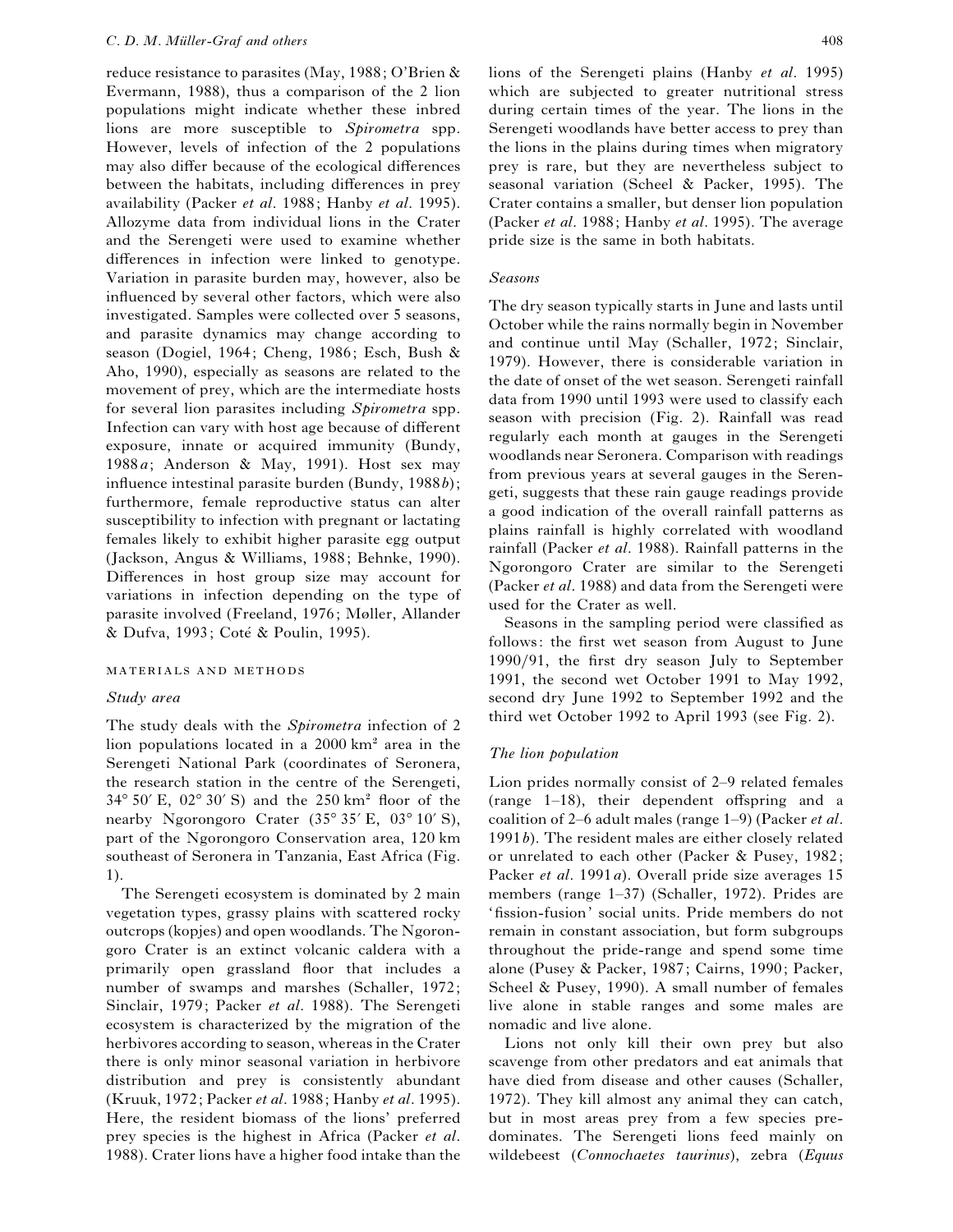

Fig. 1. Study areas in the Serengeti National Park and Ngorongoro Conservation Area. Approximate pride ranges are drawn in the study areas. The woodland prides are those whose ranges are primarily in the woodlands habitat at the northern edge of the study area. Map after Packer *et al*. (1988).

*burchelli*), wart-hog (*Phacochoerus aethiopicus*), buffalo (*Syncercus caffer*), Thomson's gazelle (*Gazella thomsoni*) and topi (*Damaliscus korrigum*) (Schaller, 1972; Scheel, 1993). Season and location, however, have a significant influence on prey choice (Schaller, 1972; Scheel, 1993; Scheel & Packer, 1995).

Individual lions were identified by their earmarks and whisker spots (Pennycuick & Rudnai, 1970; Packer, 1992; Packer & Pusey, 1993). During this study, 26 prides of lions were monitored, 18 prides in the Serengeti (containing 190 lions) and 8 prides in the Ngorongoro Crater (containing about 70 lions).

Although genetic data are not available for each individual in this study, the 2 lion populations are known to differ genetically. The Serengeti population is more outbred than the population in the Crater. The Crater lions were reduced from 72 to 10–15 individuals following an outbreak of biting flies (*Stomyxys calcitrans*) in 1962 (Packer *et al*. 1991*b*). The present Crater population is descended from only 10–15 founders and most individuals can be traced back to 4 female ancestors (Packer, 1992). There has been no immigration into the Crater since 1969 (Packer *et al*. 1991*b*).

In contrast, male lions disperse throughout the Serengeti ecosystem and mating partners are typically unrelated (Packer *et al*. 1991*b*). Empirical data from previous studies reveal that, in comparison to the Serengeti, lions in the Crater show a lower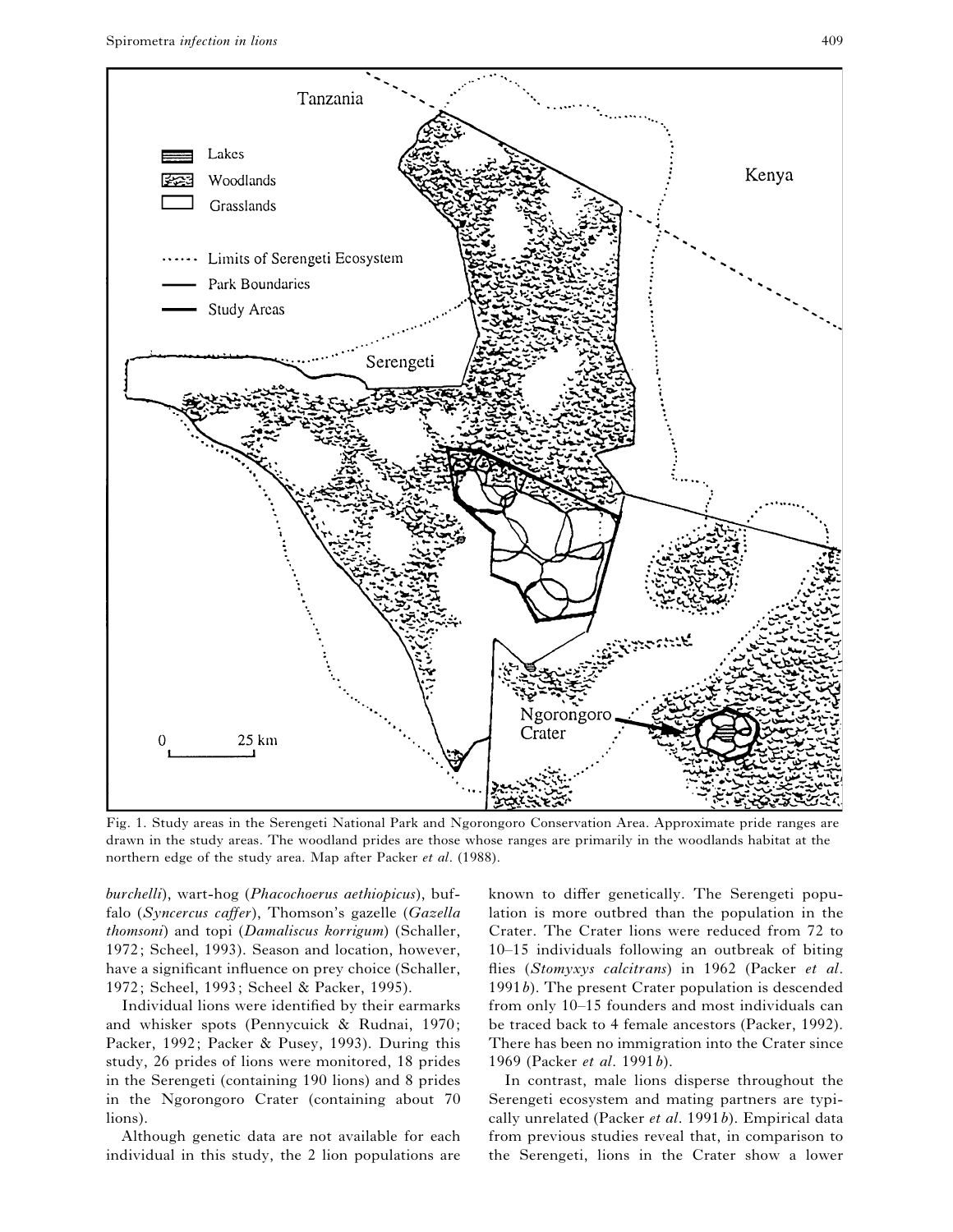

Fig. 2. Rain was measured in mm at rain gauges in the Serengeti woodlands near Seronera. Bars show monthly totals of rainfall. Seasons are indicated.

degree of genetic diversity in isozymes (Packer *et al*. 1991*b*). Furthermore, a striking lack of diversity in restriction fragments of the major histocompatibility complex (MHC) class I gene (Yuhki & O'Brien, 1990), which appears to play a role in the immune response to parasitic infections, was observed.

Genetic data were available for a subset of the sampled lions from both populations ( $n=28$ ; Seren $geti = 21$ , Crater = 7). Genotypes at 8 polymorphic allozyme loci were tested for each individual and an overall score of heterozygosity, indicating the proportion of tested loci that were heterozygous, was calculated for each individual (see O'Brien *et al*. 1987; Packer *et al*. 1991*b*).

## *The parasite*

Both *Spirometra* (order: Pseudophyllidea; class: Eucestoda) eggs and proglottids were found in the lion faeces. Identification was made on the basis of egg morphology (egg size length:  $54.7-76.0 \mu m$ , mean:  $64.9 \pm 1.0$  s.e.; width:  $30.4-44.4$ , mean:  $37.5 \pm$ 0.6) (Müller-Graf, 1994, 1995). Eggs were compared with a sample of eggs from a mature and gravid *Spirometra pretoriensis*. The proglottids were identified as belonging to *Spirometra* spp. (A. Jones, personal communication). *Spirometra* had already been found to infect lions in previous studies (Nelson, Pester & Rickman, 1965; Dinnik & Sachs, 1969). According to Round (1968), the species in lion is *Spirometra theileri*, whereas the species found in hyenas is generally accepted to be *S*. *pretoriensis*. However, the morphology of a fragment of *Spirometra* found in a lion faecal sample was consistent with *S*. *pretoriensis*. This suggests that both species may occur in lions.

Not much is known about the life-cycles of *S*. *theileri* and *S*. *pretoriensis*. They have an indirect life-cycle involving 2 intermediate hosts. Baer (1971)

reported that upon hatching from eggs in water, the coracidia infect cyclops. The second intermediate host which becomes infected with the larval stages (procercoid) is a mammal, which acquires the infection by drinking water contaminated with infected cyclops. Amphibians and reptiles seem to play no role in the transmission cycle (Schmid & Watschinger, 1972; Opuni & Muller, 1974) as in other species of the genus *Spirometra*. Plerocercoids (spargana) of *Spirometra* have been recovered from big game animals like antelope, buffalo, zebra, wildebeest and wart hogs (Sachs & Sachs, 1968; Dinnik & Sachs, 1969) in Tanzania and Kenya. The final host, a carnivore, picks up the parasite when feeding on prey. Man can act as an intermediate host as well (Nelson *et al*. 1965; Khalil, 1991).

# *Collection of faecal samples*

Faecal samples from individually identified lions were collected opportunistically between March 1991 and November 1992 and preserved in 50 ml vials with  $10\%$  formalin on site or at the research station. More samples were collected in the Serengeti  $(n=129)$ than in the Crater  $(n=39)$  and more in the wet season ( $n = 114$ ) than in the dry season ( $n = 53$ ; date unrecorded  $n=1$ ). Overall, 168 samples were examined from 112 individuals. Faecal samples were sieved with a large mesh sieve to remove large contaminants and centrifuged to obtain 1 g of faeces from the pellet and screened for parasite eggs with the formol-ether method (Cheesbrough, 1987; Müller-Graf, 1994). Egg counts were made from 1 g of the pellet from the faeces.

# *Statistical analysis*

Intensity describes the number of *Spirometra* spp. eggs in a faecal sample. Mean intensity is calculated for both infected and uninfected host individuals.

Egg counts were  $log(x+1)$  transformed. To avoid bias due to the repeated sampling only 1 sample per individual was used and individuals were as evenly spread across the seasons and locations and habitats as possible. The number of individuals from the wet and dry season in the 2 habitats of the Serengeti (woodlands and plains) and the Crater did Serengen (woodlands and plains) and the Crater did-<br>not differ significantly ( $\chi^2 = 0.76, P > 0.5$ ). Intensity was analysed using a general linear model (SAS statistical software, 1990) with the variables seasons, sex, age, location (Crater/Serengeti) and pride nested in location. Age was used as a continuous variable. The analysis was repeated on a subset of the data from the Serengeti alone using habitat (woodlands *vs*. plains) as an independent variable. Further variables of overall pride size and reproductive status were separately added to the previous model and tested for significance. The result was confirmed in a second model where only the tested variable and the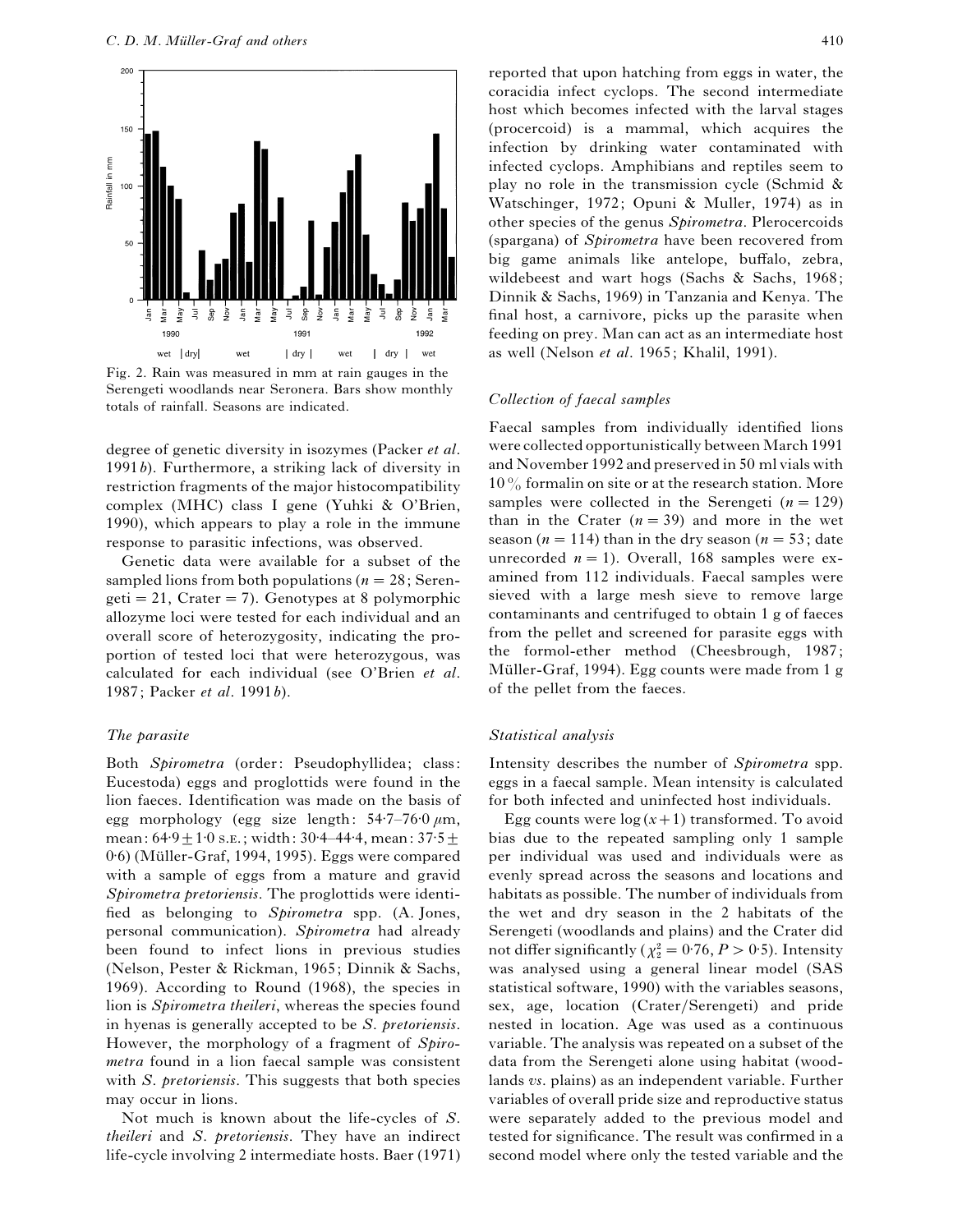significant terms from the first model were added. An initial analysis controlled for the following variables that can influence the egg counts: volume of sediment left after centrifugation and sand in each sample. The presence of sand can obscure the presence of cysts and parasite eggs. Samples were classified by eye into 3 categories: sandy, less sandy and not sandy. The degree of dilution of the sediment, after the last centrifugation for extraction from the tube, can influence egg detection as fewer cysts and parasite eggs may be detected if they are less concentrated. The dilution of the sediment was quantified according to the gradient on the Eppendorf tube between  $0$  and  $1·7$  ml. As these potentially confounding factors did not show any significant influence in the overall model, they were removed from the analysis. Samples for which information was missing were removed from the analysis (number of samples used in the  $GLM =$ 94). A correlation between isoenzyme heterozygosity, using an overall score calculated from 8 loci (Packer *et al*. 1991*b*), and *Spirometra* spp. intensity was tested non-parametrically using a Spearmanrank correlation. The difference in heterozygosity scores between the Crater and the Serengeti was tested using a Wilcoxon-2-sample test (SAS, 1990). In all the analyses the significance level was set at the  $5\%$  level. The figures and the overall prevalence are taken from all the samples which were collected (in contrast to the statistical analysis where repeated samples were not taken into account to avoid any bias due to repeated sampling). Here, if the same animal was sampled repeatedly, mean intensity was taken.

#### **RESULTS**

## *Prevalence of infection*

*Spirometra* spp. had the highest prevalence of all the lion parasites (Müller-Graf, 1995) with a prevalence of 63% and a median intensity of 975 $\cdot$ 0 epg (eggs per g of faeces). The distributions of *Spirometra* spp. and the other individual parasite species were overdispersed, many individuals harboured few parasites and few hosts harboured large numbers of parasites as shown in Fig. 3.

# *Spatial variation*

There was a significant difference between the Serengeti and the Ngorongoro Crater in the mean intensity of infection ( $F_{1,67} = 8.42$ ,  $P = 0.005$ ) with the infection significantly higher in the Crater (adjusted mean intensity Crater  $= 310.0$  epg [mean]  $= 91.55 \pm 2.14$  s.e.), adjusted mean intensity Serengeti = 12:25 epg (mean =  $25.36 \pm 1.56$  s. E.]). Furthermore, a trend was found for individual prides to differ within location  $(F_{19.67} = 1.74, P = 0.051)$ . However, when analysing the effect of habitat within the Serengeti, no significant effect was observed overall  $(F_{1,50} = 0.73, P = 0.40)$  or at the level of prides within each habitat ( $F_{13,50} = 0.96$ ,  $P = 0.50$ ).

#### *Temporal variation*

Infection differed between the seasons ( $F_{4,67} = 3.34$ ,  $P = 0.015$ ). This was particularly due to the first dry season (July 1991–September 1991), which differed significantly from the other seasons ( $F_{1,67} = 7.48$ ,  $P = 0.008$ ). The means adjusted for the other variables in the model for all the seasons were: 1st wet season = 24 $\cdot$ 7 epg; 1st dry season = 1112 $\cdot$ 0 epg; 2nd wet season =  $18.3$  epg; 2nd dry season =  $11.8$ ; 3rd wet season  $=149.5$ .

## *Other factors*

There was no significant linear relationship between age and levels of parasite infection ( $F_{1,67} = 0.34, P =$  $0.57$ ). An age–intensity profile describing the relationship between intensity of individual parasite taxa and the age of the host is shown in Fig. 4. Parasite intensity for *Spirometra* spp. was highest in the unweaned cubs, and lower and approximately the same for the other age classes. When comparing the cubs with the other age classes together, a significant difference was found (Mann-Whitney Utest Z corrected for ties  $=$  -2.573,  $P = 0.01$ ).

There was no significant difference in *Spirometra* spp. burden between the two sexes ( $F_{1,67} = 0.77$ ,  $P = 0.38$ ). Reproductive status (lactating, pregnant or not) likewise had no influence on the intensity of *Spirometra* spp. ( $F_{2,43} = 0.25, P = 0.78; n = 69$ ), nor did group size show an impact on levels of infection  $(F_{1,66} = 0.11, P = 0.74; n = 92)$ . However, the number of females that were pregnant  $(n=5)$  or lactating  $(n = 11)$  may have been too small to reveal significant effects. The model including location, age, sex, seasons and prides within location only explained about half  $(r^2 = 0.49)$  of the observed variation.

## *Genetics*

The available genetic data were tested for an association with parasite infection. No correlation between the overall score for heterozygosity and *Spirometra* intensity could be observed  $(r_s = -0.034,$  $P > 0.5$ ,  $n = 28$ ; Fig. 5). However, even though the Crater individuals show significantly lower levels of heterozygosity than those in the Serengeti (Packer *et al*. 1991), the heterozygosity scores we used for this study were not significantly different between the Serengeti and the Crater (Wilcoxon 2 sample test with continuity correction:  $Z = -0.783$ ,  $P > 0.43$ ) due to the low number of individuals  $(n=28)$  for which parasite and genetic data together had been obtained.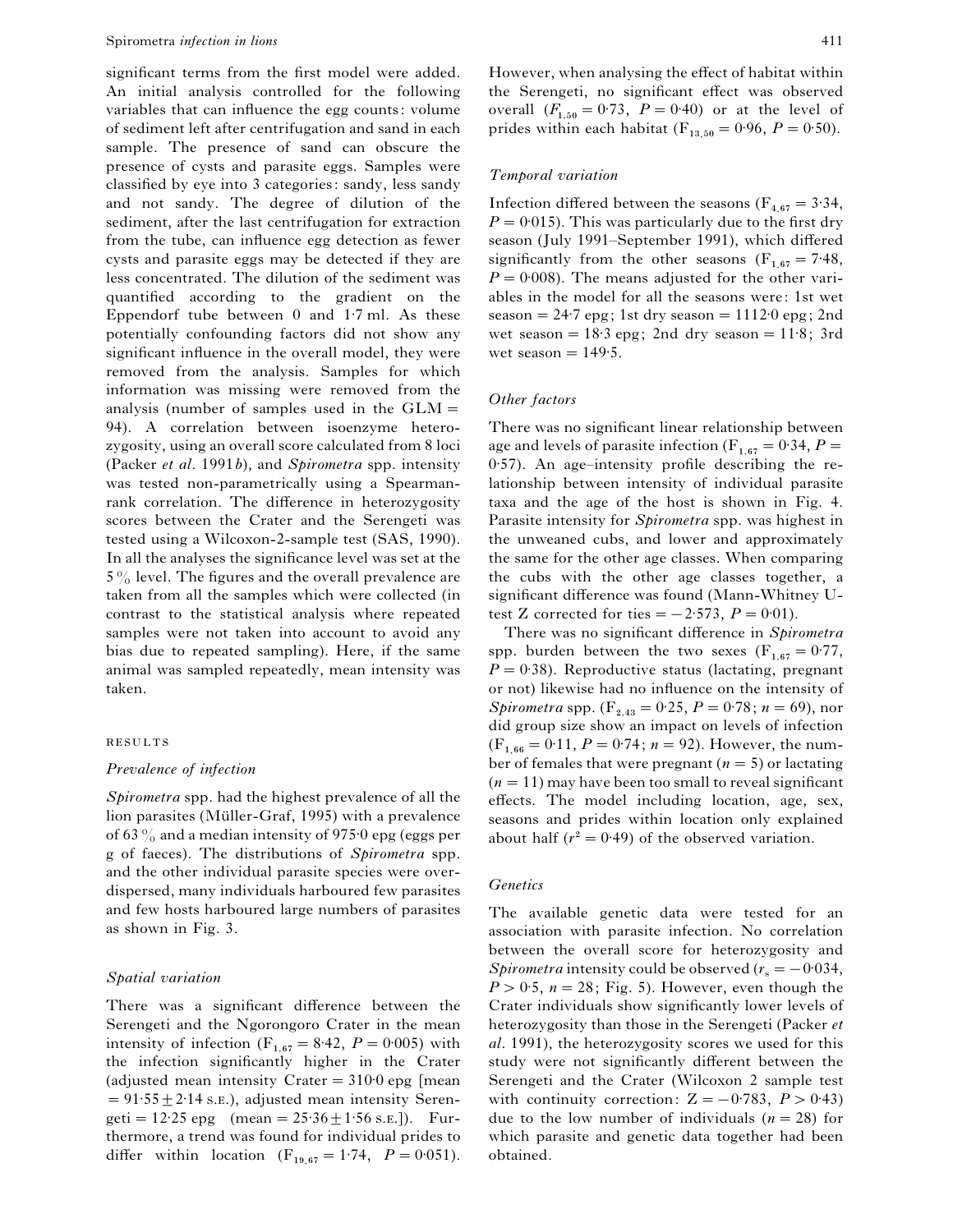

Fig. 3. Frequency distribution of egg output (epg  $=$ eggs per g of faeces) of *Spirometra* spp. (arithmetic mean =  $3632$  epg, s.p. =  $10548$ ). Zero counts are included in the first bar (total number of hosts including uninfected and infected  $n = 112$ ). Bar intervals describe 1500 epg.



age-classes

Fig. 4. Age–intensity profile of *Spirometra* spp. Lions were divided into 5 age categories:  $1 =$ unweaned cubs (birth to 8 months,  $n = 4$ ), 2 = subadults (9 months to 2.5 years,  $n = 27$ ),  $3 =$ young adults (2.6 years to 5.5 years,  $n = 22$ ),  $4 =$ middle aged adults (5 $\cdot$ 6 years to 10 $\cdot$ 5 years,  $n = 28$ ) and  $5 =$ old individuals ( $> 10.5$  years,  $n =$ 14). Bars represent standard errors of the mean.



Fig. 5. Heterozygosity scores in relation to *Spirometra* spp. intensity in the Serengeti and the Ngorongoro-Crater. Numbers next to the symbols indicate when more than 1 individual showed the same score  $(n = 28)$ .

## **DISCUSSION**

Infection with *Spirometra* spp. was common in the lion populations, with overall prevalence exceeding  $60\%$  and maximum intensities of infection of tens of thousands of eggs per g of faeces. Across these populations, the distribution of *Spirometra* spp. was overdispersed, a characteristic pattern of most macroparasite infections, indicating differences in exposure, innate and/or acquired immunity (Anderson, 1978; Anderson & Gordon, 1982; Anderson & May, 1991). Since these may be related to host factors such as age, sex, reproductive status and genetics or to environmental factors such as seasonal changes, the influence of each of these variables was studied. Significant differences in levels of infection between the populations in the Serengeti and the Crater were shown to be most important in the analysis and there was also a trend for prides to differ within localities. Membership to a particular pride accounted for 28 $\%$  of the observed variation in intensity and the difference between Serengeti and Crater accounted for  $7\%$  (when sex and age were excluded). The second important factor was temporal variation across the seasons.

## *Spatial differences*

The lions in the Crater showed a higher intensity of *Spirometra* than the lions in the Serengeti. This was a trend in the predicted direction if genetic diversity has an impact. On the other hand, there was no significant relationship between individual levels of allelic heterozygosity and *Spirometra* intensity. However, the number of lions for which genetic and parasitological data were available was smaller than the overall sample size used in this study and a larger sample size is necessary to confirm this result. Furthermore, the scores on heterozygosity used in this study only measure overall heterozygosity for a small set of blood enzyme loci and these may not directly reflect heterozygosity for any locus/loci involved in resistance against these parasites. *Spirometra –* the most common parasite – was furthermore the only parasite species which showed a higher intensity in the Crater (Müller-Graf, 1994).

The difference in *Spirometra* infection between the 2 lion populations may also be the result of environmental factors and different habitats. For instance, the higher occurrence of swampy areas in the Crater could provide more transmission opportunities (as the first intermediate host is a copepod) or the high year-round availability of prey (Kruuk, 1972; Packer *et al*. 1988; Hanby *et al*. 1995), which may transmit infection, could lead to a higher transmission rate in the Crater than in the Serengeti.

There was also a trend that prides differed in rates of infection. Differences between prides may be related to habitat or group size (Coté  $\&$  Poulin,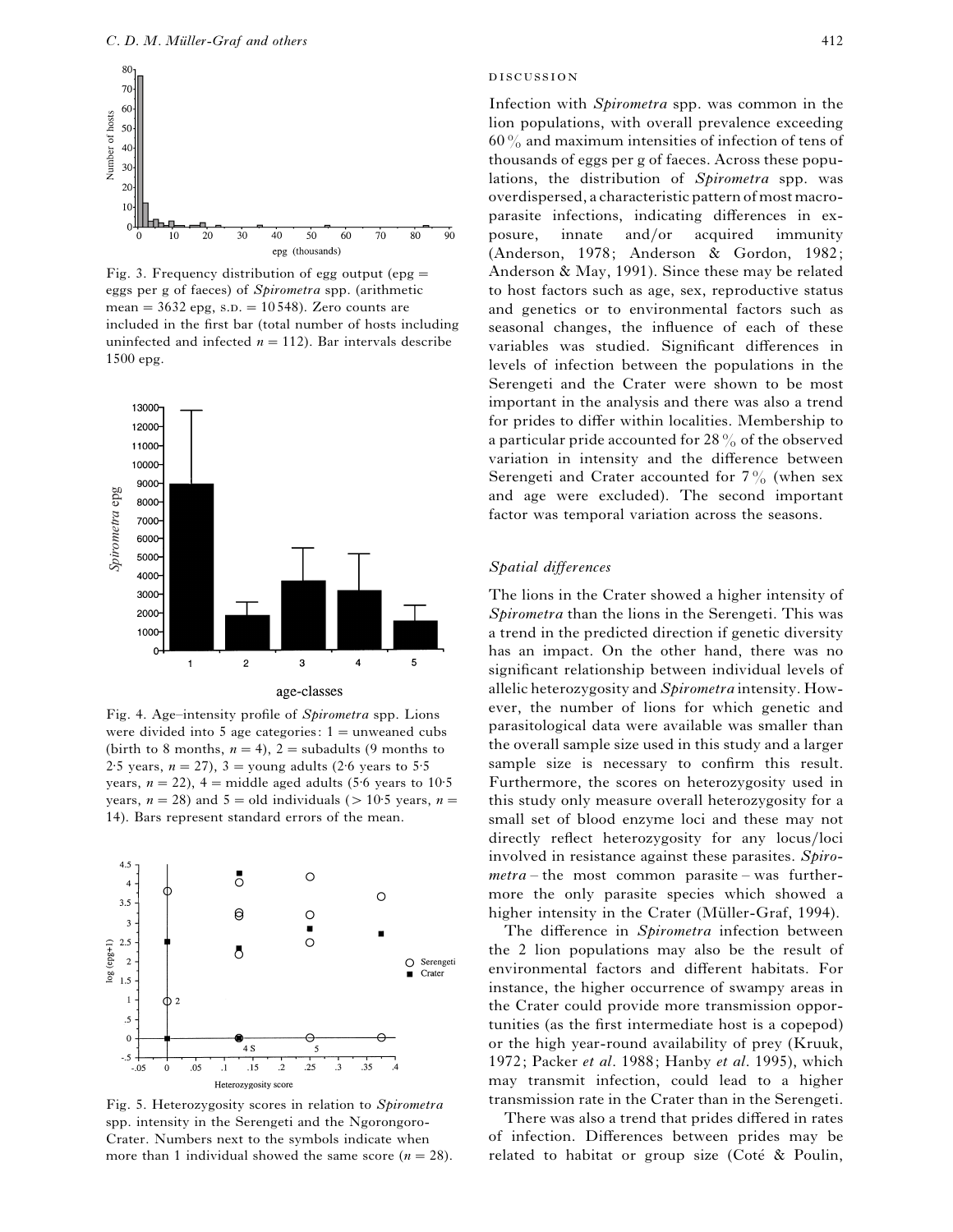1994). The effects of group size could not be demonstrated here. *Spirometra* is acquired from prey, so that differences in prey among prides may be reflected in differences in parasite burden among lion prides, since prides share habitats and prey.

## *Temporal variation*

Temporal variation in *Spirometra* was observed between the sampling seasons, but could not be associated with seasonal patterns. Temporal variation may be correlated with other events, such as changes in the population dynamics of the intermediate hosts. Seasonal categories based on rainfall data may not be sensitive enough to detect a pattern of variation and, for example, prey movement may be more important. The longevity of parasites – and therefore continuous high egg production also in the seasons with lower transmission – could further mask seasonal effects.

# *Other factors*

The age–intensity curve showed some association between age and infection. *Spirometra* had a high intensity and prevalence in unweaned cubs. Rapidly rising prevalences imply high transmission rates. Unweaned cubs first eat meat at the age of about 4–6 weeks (Schaller, 1972). Peak parasite burden in cubs may be caused by acquired immunity or lower adult innate susceptibility. However, this result has to be treated with caution because the low number of unweaned cubs may influence the results. Across all ages, there was no correlation between parasite burden and age.

Neither sex nor reproductive status seem to play a role in *Spirometra* distribution. Although male lions have higher testosterone levels (see also Festa-Bianchet, 1990; Zuk, 1990; Folstad & Karter, 1992), a higher white blood cell count and have higher chances of parasitic contact due to greater food intake rates, males did not show higher levels of parasite infection than females.

This study shows that the distribution of parasites in individual lions was overdispersed and thus that there was variability between *Spirometra* spp. egg output between individual lions. Some of this variability was accounted for by differences between the Serengeti and Ngorongoro Crater, and some by differences between prides. It is not possible to distinguish between the influences of ecological and genetic factors in explaining these differences, but, for a subset of lions, there was no detectable influence of allozyme heterozygosity on egg counts. To find out whether there is a systematic difference between natural outbred and inbred populations in terms of parasite infections and in determining whether

*Spirometra* was influenced more by habitat than inbreeding, there would have to be a wide array of study populations that varied not only in the level of inbreeding but also in aspects of the physical environment that might spread the parasite.

We are grateful to the Tanzania National Parks, Serengeti Wildlife Research Institute, Ngorongoro Conservation Area Authority and Tanzania National Scientific Research Council for the permission to carry out the research. We thank E. O'Neill, P. Bell, S. Legge and R. Heinsohn for their help with the collection of the faecal samples and M. Anwar, G. Sorci and an anonymous reviewer for comments. We thank A. Jones (International Institute of Parasitology, St Albans) for the identification of *Spirometra pretoriensis*. This research was supported by scholarships from Rotary International, the E.P.A. Florey European Fund, the Studienstiftung des deutschen Volkes, a British Federation of University Women Travel Grant and the Percy-Sladen Memorial Fund for C.M.-G.

#### **REFERENCES**

- ANDERSON, R. M.  $(1978)$ . The regulation of host population growth by parasitic species. *Parasitology* **76**, 119–157.
- ANDERSON, R. M. & GORDON, D. M. (1982). Processes influencing the distribution of parasite numbers within host populations with special emphasis on parasite-induced host mortalities. *Parasitology* **85**, 373–378.
- ANDERSON, R. M. & MAY, R. M. (1991). *Infectious Diseases of Humans : Dynamics and Control*. Oxford University Press, Oxford.
- BAER, J. G. (1971). *Animal Parasites*. World University Library, London.
- BEHNKE, J. M. (1990). Evasion of host immunity. In *Parasites : Immunity and Pathology* (ed. Behnke, J. M.), pp. 344–395. Taylor & Francis, London.
- BERTRAM, B. (1978). *Pride of Lions*. Scribner, New York. BUNDY, D. A. P.  $(1988a)$ . Population ecology of intestinal
- helminth infections in human communities. *Philosophical Transactions of The Royal Society of London B* **321**, 405–420.
- BUNDY, D. A. P. (1988b). Gender-dependent patterns of infection and disease. *Parasitology Today* **7**, 186–189.
- CAIRNS, S. J. (1990). Social behavior within prides of lions (*Panthera leo*). Ph.D. thesis, Cornell University, Ithaca, N.Y.
- CHEESBROUGH, M. (1987). *Medical Laboratory Manual for Tropical Countries*. ELBS, co-published with Tropical Health Technology/Butterworth-Heinemann, Cambridge.
- CHENG, T. C. (1986). *General Parasitology*. Academic Press College Division, Harcourt Brace Jovanovich, Publishers, Orlando, Florida.
- coré, I. M. & POULIN, R. (1995). Parasitism and group size in social animals: a meta-analysis. *Behavioural Ecology* **6**, 159–165.
- DOGIEL, V. A. (1964). *General Parasitology*. Oliver & Boyd, Edinburgh.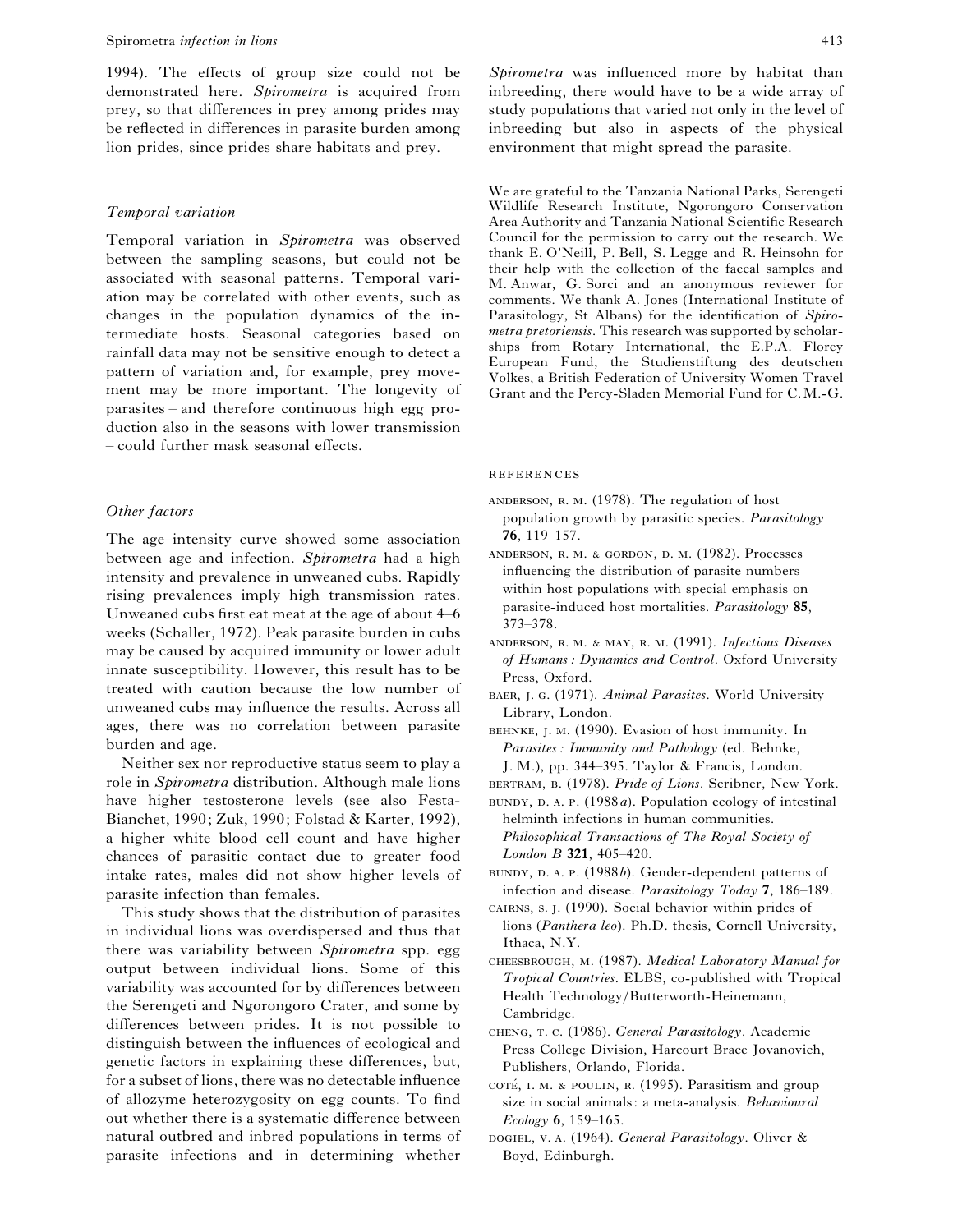## *C*. *D*. *M*. *Mu*X*ller*-*Graf and others* 414

DINNIK, J. A. & SACHS, R. (1969). Cystericosis, echinococcosis and sparganosis in wild herbivores in East-Africa. *Veterinary Medicine Review* **2**, 104–114.

ESCH, G. W., BUSH, A. O. & AHO, J. M. (1990). *Parasite Communities*. Chapman and Hall, London.

FESTA-BIANCHET, M. (1990). Numbers of lungworm larvae in feces in bighorn sheep: yearly changes, influences of host, sex, and effects on host survival. *Canadian Journal of Zoology* **69**, 547–554.

FOLSTAD, I. & KARTER, A. J. (1992). Parasites, bright males and the immunocompetence handicap. *American Naturalist* **139**, 603–622.

FREELAND, W. J. (1976). Pathogens and the evolution of primate sociality. *Biotropica* **8**, 12–24.

GILBERT, D. A., PACKER, C., PUSEY, A. E., STEPHENS, J. C. & o'BRIEN, s. J. (1991). Analytical DNA fingerprinting in lions – parentage, genetic diversity and kinship. *Journal of Heredity* **82**, 378–386.

GRENFELL, B. T. & GULLAND, F. M. D. (1995). Introduction: ecological impact of parasitism on wildlife host populations. *Parasitology* **111** (Suppl.), S3–S4.

HANBY, J. P., BYGOTT, J. D. & PACKER, C. (1995). Comparative ecology, demography and behavior of lions in two contrasting habitats: Ngorongoro Crater and the Serengeti Plains. In *Serengeti II*. *Dynamics*, *Management and Conservation of an Ecosystem* (ed. Sinclair, A. R. E. & Arcese, P.), pp. 315–331. University of Chicago Press, Chicago.

JACKSON, F., ANGUS, K. W. & WILLIAMS, J. T. (1988). Susceptibility of the preparturient ewe to infection with *Trichostrongylus vitrinis* and *Ostertagia circumcincta*. *Research in Veterinary Science* **45**, 213–218.

KHALIL, L. F. (1991). Zoonotic helminths of wild and domestic animals in Africa. In *Parasitic Helminths and Zoonoses in Africa* (ed. Macpherson, C. N. L. & Craig, P. S.), pp. 260–272. Unwin Hyman, London.

KRUUK, H. (1972). *The Spotted Hyena*. University of Chicago Press, Chicago.

MAY, R. M. (1985). Host-parasite associations: their population biology and population genetics. In *Ecology and Genetics of Host–Parasite Interactions* (ed. Rollinson, D. & Anderson, R. M.), pp. 234–263. Academic Press, London.

MAY, R. M. (1988). Conservation and disease. *Conservation Biology* **2**, 28–30.

MØLLER, A. P., ALLANDER, K. & DUFVA, R. (1993). Parasites and evolution of host social behaviour. *Advances in the Study of Behaviour* **22**, 65–102.

MÜLLER-GRAF, C. D. M. (1994). Ecological parasitism of baboons and lions. D.Phil. thesis, University of Oxford.

MÜLLER-GRAF, C. D. M. (1995). A coprological survey of intestinal parasites of wild lions (*Panthera leo*) in the Serengeti and the Ngorongoro Crater, Tanzania, East Africa. *Journal of Parasitology* **81**, 812–814.

NELSON, G. S., PESTER, F. R. N. & RICKMAN, R. (1965). The significance of wild animals in the transmission of cestodes of medical importance of Kenya. *Transactions of the Royal Society of Tropical Medicine and Hygiene* **59**, 507–524.

O'BRIEN, S. J. & EVERMANN, J. F. (1988). Interactive influence of infectious disease and genetic diversity in natural populations. *Trends in Ecology and Evolution* **3**, 254–259.

O'BRIEN, S. J., MARTENSEN, J. S., PACKER, C., HERBST, L., DE VOS, V., JOSLIN, P., OTT-JOSLIN, J., WILDT, D. E. & BUSH, . (1987). Biochemical genetic variation in geographic isolates of African and Asiatic lions. *National Geographic Research* **3**, 114–124.

O'BRIEN, S. J., ROELKE, M. E., MARKER, L., NEWMAN, A., WINKLER, C. A., MELTZER, D., COLLY, L., EVERMANN, J. F., BUSH, M. & WILDT, D. E. (1985). Genetic basis for species vulnerability in the cheetah. *Science* **227**, 1428–1434.

OPUNI, E. K. & MULLER, R. L. (1974). Studies on *Spirometra theileri* (Baer 1925) n. comb. I. identification and biology in the laboratory. *Journal of Helminthology* **48**, 15–23.

PACKER, C. (1986). The ecology of sociality in felids. In *Ecological Aspects of Social Evolution* (ed. Rubenstein, D. I. & Wrangham, R. W.), pp. 429–451. Princeton University Press, Princeton.

PACKER, c. (1992). Captives in the wild. *National Geographic* **181**, 122–136.

PACKER, C., GILBERT, D. A., PUSEY, A. E. & O'BRIEN, S. J. (1991*a*). A molecular genetic analysis of kinship and cooperation in African lions. *Nature*, *London* **351**, 562–565.

PACKER, C., HERBST, L., PUSEY, A. E., BYGOTT, J. D., HANBY, J. P., CAIRNS, J. S. & BORGERHOFF MULDER, M. (1988). Reproductive success of lions. In *Reproductive Success* (ed. Clutton-Brock, T. H.), pp. 363–383. The University of Chicago Press, Chicago.

PACKER, C. & PUSEY, A. E. (1982). Cooperation and competition within coalitions of male lions – kin selection or game-theory. *Nature*, *London* **296**, 740–742.

PACKER, C. & PUSEY, A. E. (1993). Should a lion change its spots ? *Nature*, *London* **362**, 595.

PACKER, C., PUSEY, A. E., ROWLEY, H., GILBERT, D., MARTENSON, J. & O'BRIEN, S. J. (1991*b*). Cast study of a population bottleneck: Lions of the Ngorongoro Crater. *Conservation Biology* **5**, 219–230.

PACKER, C., SCHEEL, D. & PUSEY, A. E. (1990). Why lions form groups: food is not enough. *American Naturalist* **136**, 1–19.

PENNYCUICK, C. & RUDNAI, J. (1970). A method of identifying individual lions, *Panthera leo*, with an analysis of the reliability of the identification. *Journal of Zoology* **160**, 497–508.

PUSEY, A. E. & PACKER, C. (1987). The evolution of sexbiased dispersal in lions. *Behaviour* **101**, 275–310.

ROELKE-PARKER, M. E., MUNSON, L., PACKER, C., KOCK, R., CLEAVELAND, S., CARPENTER, M., O'BRIEN, S. J., POPISCHIL, A., HOFMANN-LEHMANN, R., LUTZ, H., MWAMENGDE, G. L. M., MGASA, M. N., MADANGE, G. A., SUMMERS, B. A. & APPEL, M. J. G. (1996). A canine distemper virus epidemic in Serengeti lions (*Panthera leo*). *Nature*, *London* **379**, 441–445.

ROUND, M. C. (1968). *Checklist of Helminth Parasites of African Mammals*. Technical Communications of the Commonwealth Bureaux of Helminthology no. 38. Farnham Royal, Commonwealth Agricultural Bureaux.